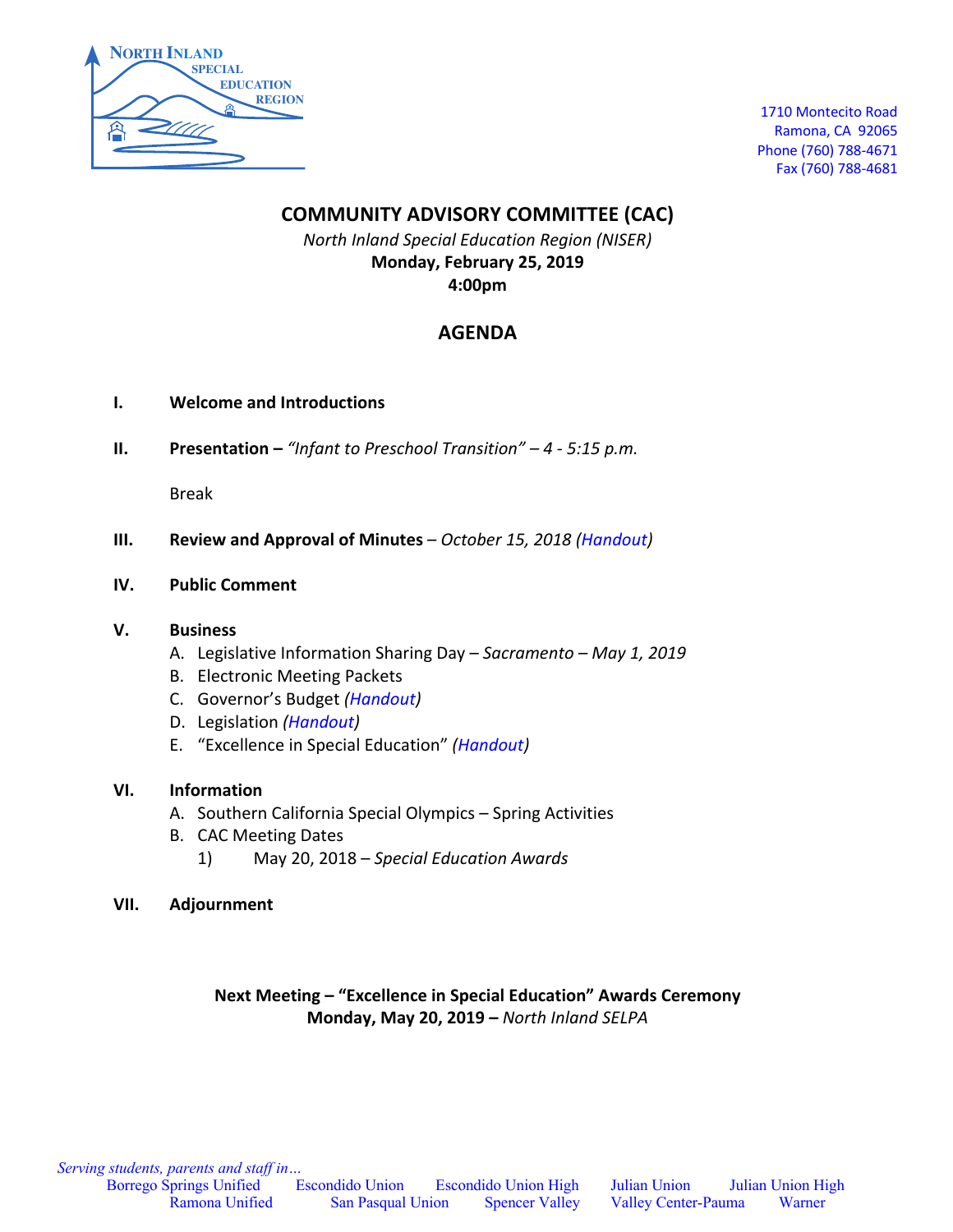



*North Inland Special Education Region Special Education Local Plan Area (SELPA)*

## **Community Advisory Committee (CAC)**

*will be presenting information on* 

# **Infant to Preschool Transition**

**Students, parents, teachers, and counselors are invited to attend this FREE informative meeting.**

*Come learn about the transition process from early intervention services to preschool school-age programs and how to collaborate with HOPE infant and school district personnel to prepare and plan for your child's next educational steps.*

*Presented by*

### **HOPE Infant Family Support Program and the North Inland SELPA**

*Renee Welch, Senior Manager – HOPE Audrey Weed, Coordinator – NISER*

> **Monday, Feb. 25, 2019 4 - 5:15 p.m.**

> > *at the*

North Inland SELPA – Training Center 1710 Montecito Road, Ramona CA 92065

**Community Advisory Committee (CAC) Meeting**

*Immediately following the presentation*

5:30 - 6 p.m.

*A goal without a plan is just a wish* - Antoine de Saint-Exupery